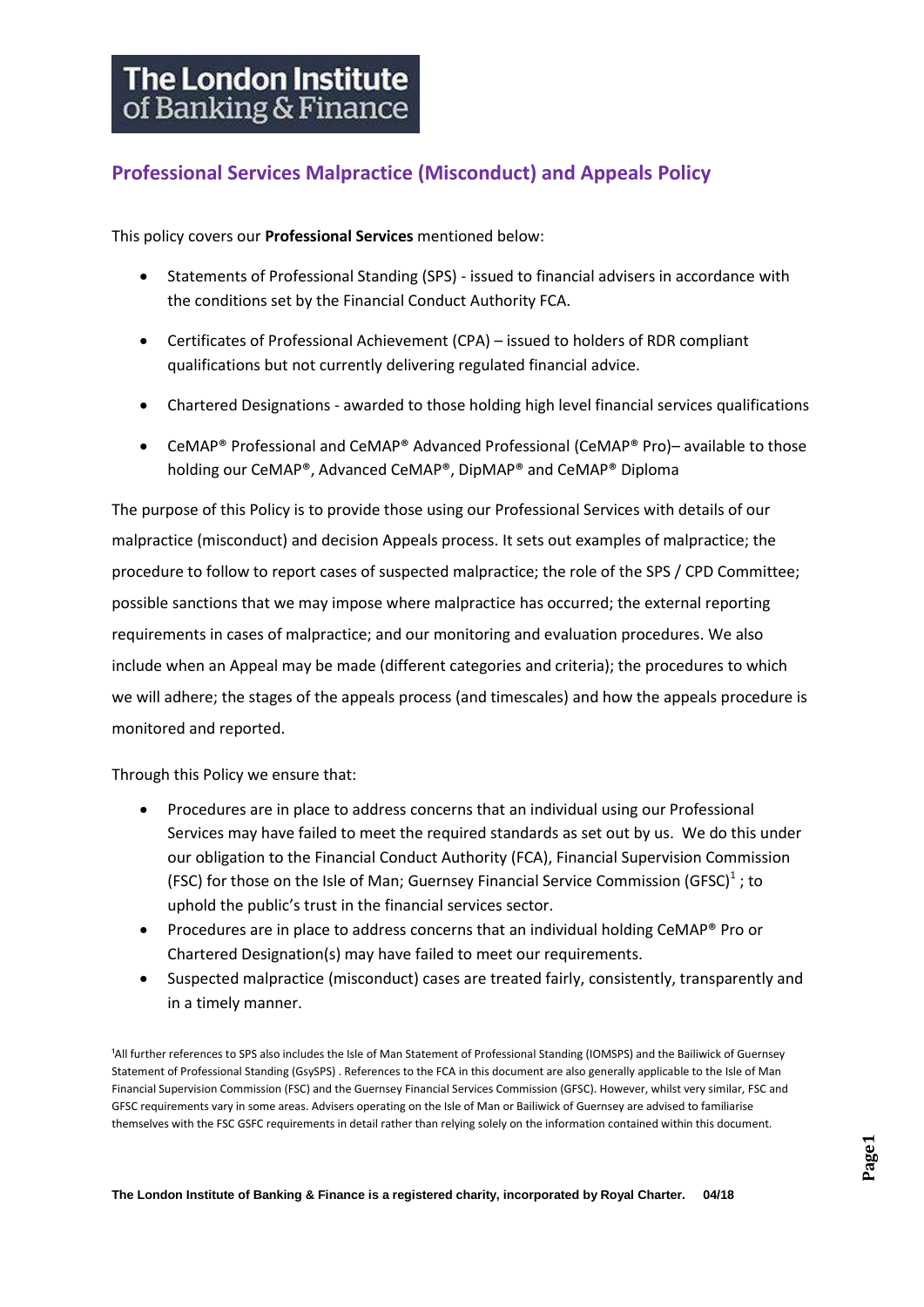Our appeals policy sets out:

- Clearly stated conditions when an individual can appeal a decision made by the SPS / CPD Committee;
- Procedures for dealing with appeals in a fair, consistent and transparent manner;
- Appropriate actions with regard to the individual and other individuals where appeals reveal any failure on our part.

# **Section A - Definition of malpractice (misconduct)**

1.1 We define malpractice related to SPSs as:

*Any act/ failure to act/ falsification or omission, whether deliberate or not, which results in us being unable to substantiate an individuals claim that they have satisfied the FCA's requirements for the issue / retention of an SPS or not adhered to our terms and conditions.*

1.2 We define malpractice related to CPAs as:

*Any act/ failure to act/ falsification or omission, whether deliberate or not, which results in us being unable to substantiate an individuals claim that they have satisfied our requirements for the issue / retention of a CPA or not adhered to our terms and conditions.*

1.3 We define malpractice related to Chartered and CeMAP® Pro status as:

*Any act/ failure to act/ falsification or omission, whether deliberate or not, which results in us being unable to substantiate an individual's claim that they have satisfied our CPD requirements for the awarding / retention of Chartered or CeMAP® Pro Status or acted against our Code of Ethics.*

**FOR ALL PROFESSIONAL SERVICES** – we also define malpractice as:

*Any act / failure to act / falsification or omission, whether deliberate or not, which indicates they have not conducted themselves with honesty or integrity or upheld the dignity and reputation of their profession. This will include not notifying us of any convictions; impending law or professional body investigations which could be considered relevant to their SPS, CPA Chartered or CeMAP® Pro status with us.*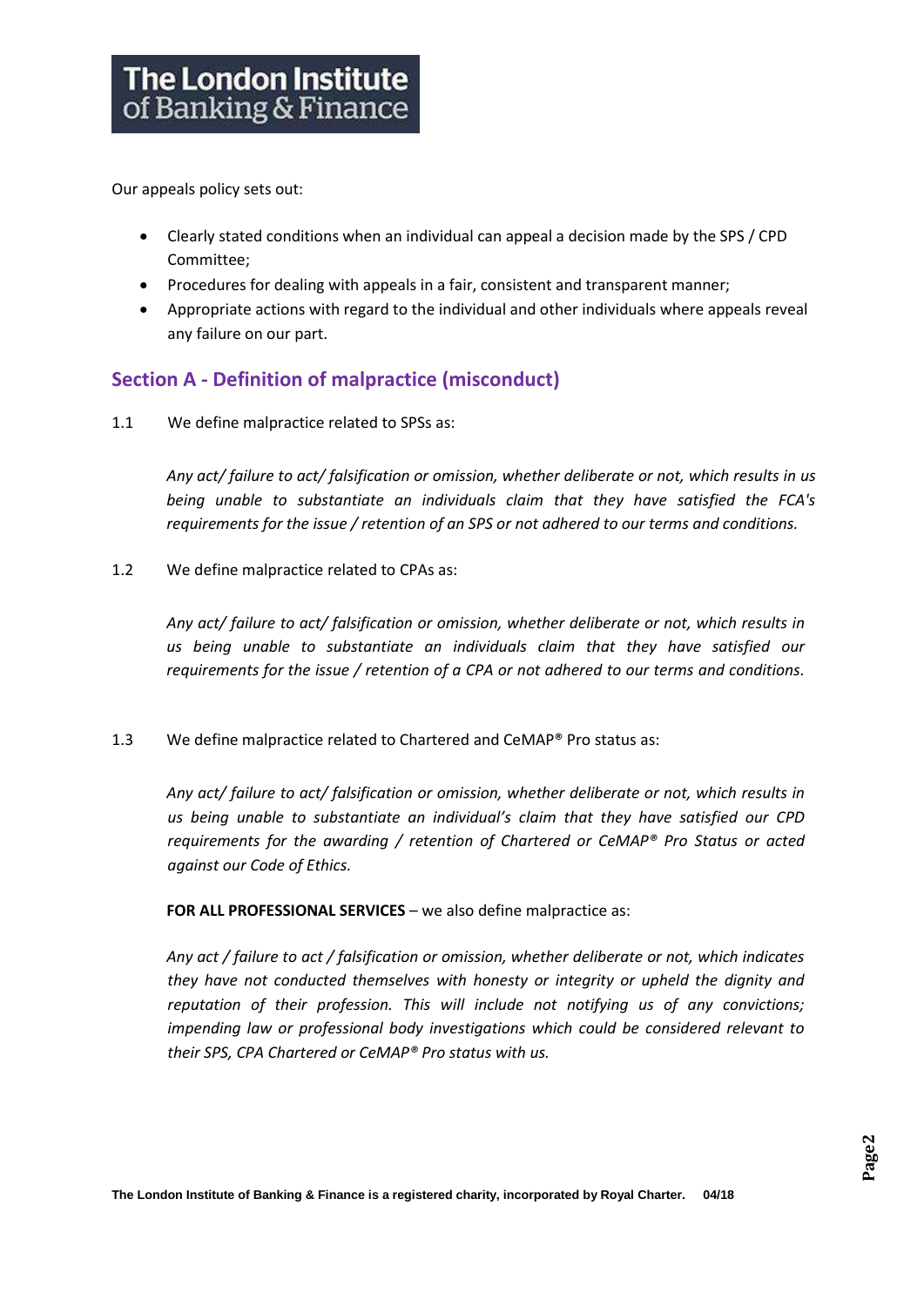- 1.4 We will investigate malpractice related to the issue of **Statements of Professional Standing / Certificates of Professional Achievement** in the following situations (which may be in combination) - this list is not exhaustive.
	- i. submission of a false claim regarding the holding of an approved Level 4 qualification including any gap-fill;
	- ii. submission of a false claim regarding the completion of CPD activities;
	- iii. submission of a false claim regarding adherence to APER / Code of Conduct (COCON)
	- iv. acting in breach of Our Code of Ethics / Guiding Principles for Professional Conduct / terms and conditions or failing to act with honesty and integrity.
	- v. failing to act upon our request for information required to substantiate an individuals CPD, APER or Ethics declaration.
- 1.5 We will investigate suspected malpractice (misconduct) related to the granting of **Chartered Designations** in the following circumstances (which may be in combination):
	- i. submission of a false claim regarding the holding of an appropriate Level 6 qualification
	- ii. acting in breach of Our Code of Ethics; terms and conditions or failing to act with honesty and integrity.
	- iii. submission of a false claim regarding the completion of CPD activities;
	- iv. failing to act upon our request for information required to substantiate an individuals CPD declaration.
- 1.6 In addition, we will consider cases of malpractice that do not strictly adhere to the types listed above, but are deemed an attempt to gain an unfair advantage over other individuals in the acquisition of or retention of an SPS / CPA / CeMAP® Pro or Chartered Designation.
- 1.7 We will investigate suspected malpractice (misconduct) related to the granting of **CeMAP® Pro** status in the following circumstances (which may be in combination):
	- i. submission of a false claim regarding the holding of an appropriate CeMAP<sup>®</sup> qualification.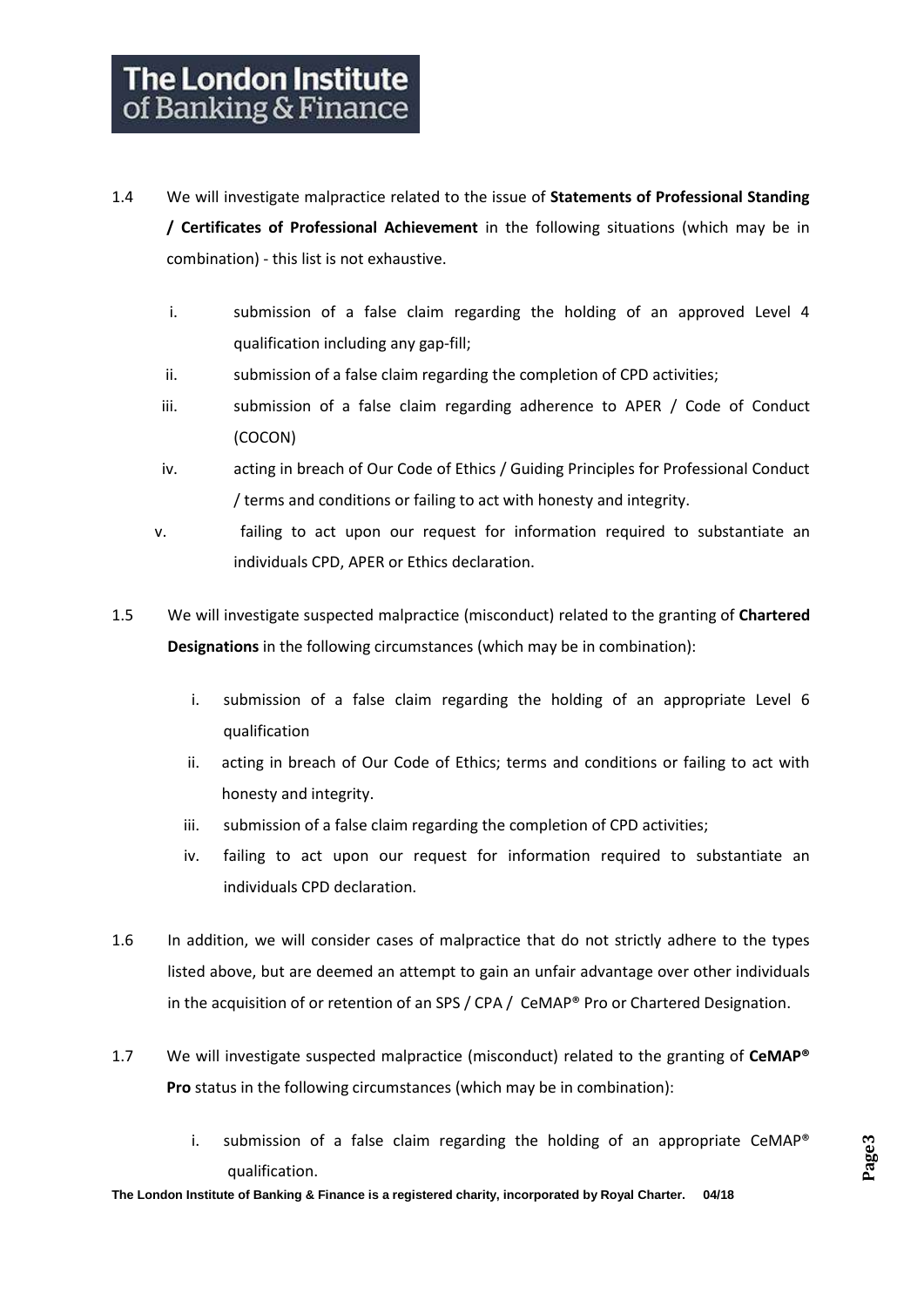- ii. acting in breach of Our Code of Ethics; terms and conditions or failing to act with honesty and integrity.
- iii. submission of a false claim regarding the completion of CPD activities;
- iv. failing to act upon our request for information required to substantiate an individuals CPD declaration.

For individuals who hold an SPS or other regulatory responsibility, reported or suspected cases of malpractice for failure to behave in an ethical manner, misconduct, illegal activity or a breach of FCA / FSC regulations will be referred, without prejudice, directly to the FCA / FSC / GFSC.

## **Section B - Reporting suspected cases of malpractice (misconduct)**

- 2.1 An allegation of malpractice (misconduct) may be made by:
	- i. a customer / client of the individual;
	- ii. an employer, colleague or other professional contact;
	- iii. the Regulator;
	- iv. an awarding body; professional body or training organisation;
	- v. an FCA accredited body;
	- vi. us; or
	- vii. an individual who wishes to remain anonymous.
- 2.2 Any case of suspected malpractice should be reported in writing in the first instance to:

The London Institute of Banking & Finance Administrative Centre 4–9 Burgate Lane **Canterbury** Kent CT1 2XJ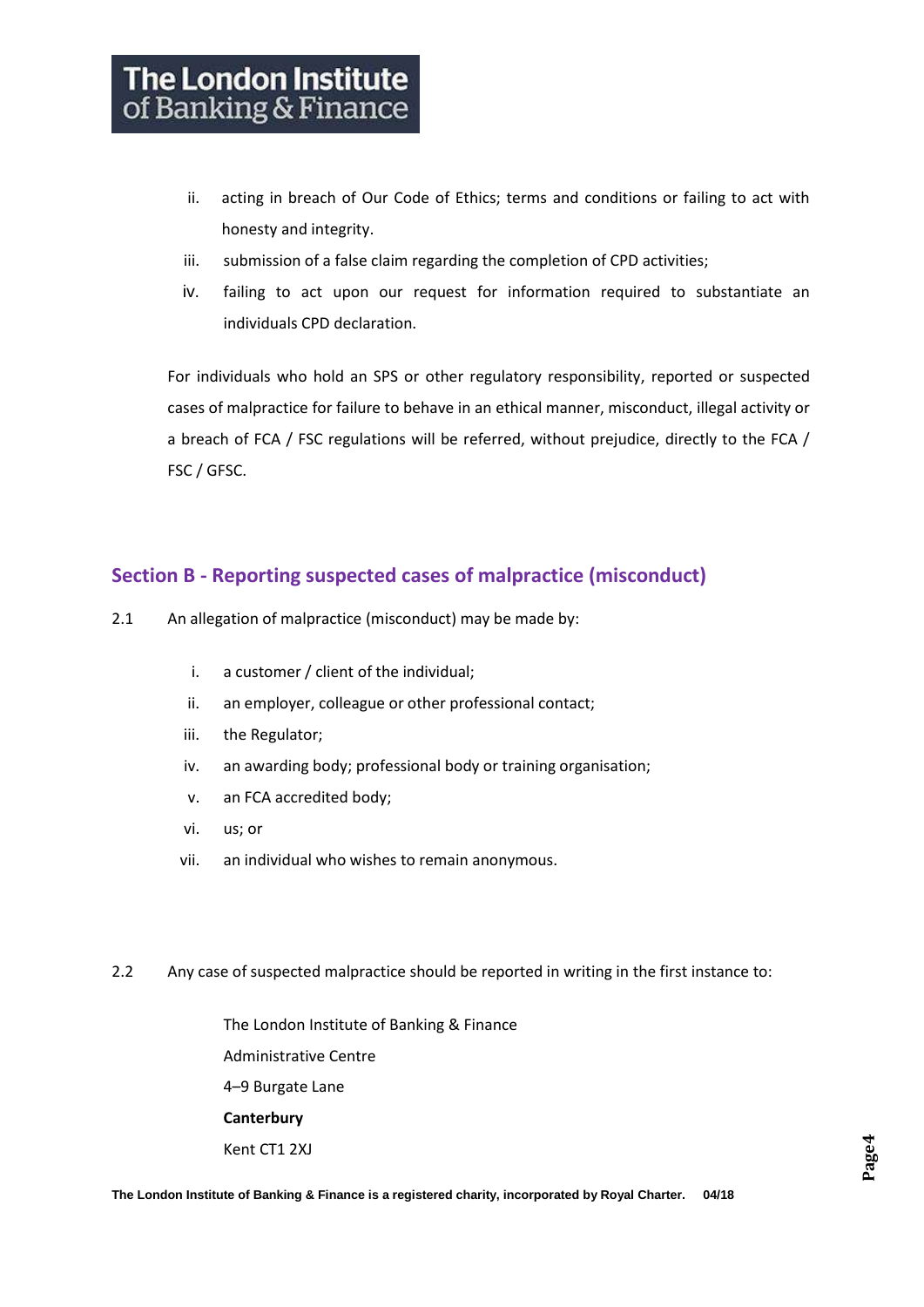- 2.3 A detailed account should be made in writing at the earliest opportunity, either by email to [customerservices@libf.ac.uk](mailto:customerservices@libf.ac.uk) or via post, to the Customer and Student Services team at the address above in 2.2.
- 2.4 Suspected malpractice should be reported to us as soon as possible. For individuals who give retail investment advice or mortgage advice, allegations / complaints of non-compliance with the APER / COCON should be referred in the first instance to the firm where the individual is employed.
- 2.5 In cases of suspected malpractice the full written report with any relevant supporting evidence should include, but is not limited to:
	- i. the individual's name, FCA individual reference number / firms reference number and member or SPS number if known;
	- ii. the firm where the individual works;
	- iii. the name of any other individuals concerned;
	- iv. statements from other individuals involved;
	- v. a description of the suspected malpractice;
	- vi. any available supporting evidence.
- 2.6 In cases of suspected malpractice reported by a third party, or an individual who wishes to remain anonymous, we will take all reasonable steps to authenticate the reported information and to investigate the alleged malpractice, provided that the reported information provides reasonable grounds for undertaking the malpractice procedure as outlined in this policy. We will, upon request, take all reasonable precautions to ensure the anonymity of those reporting suspected malpractice.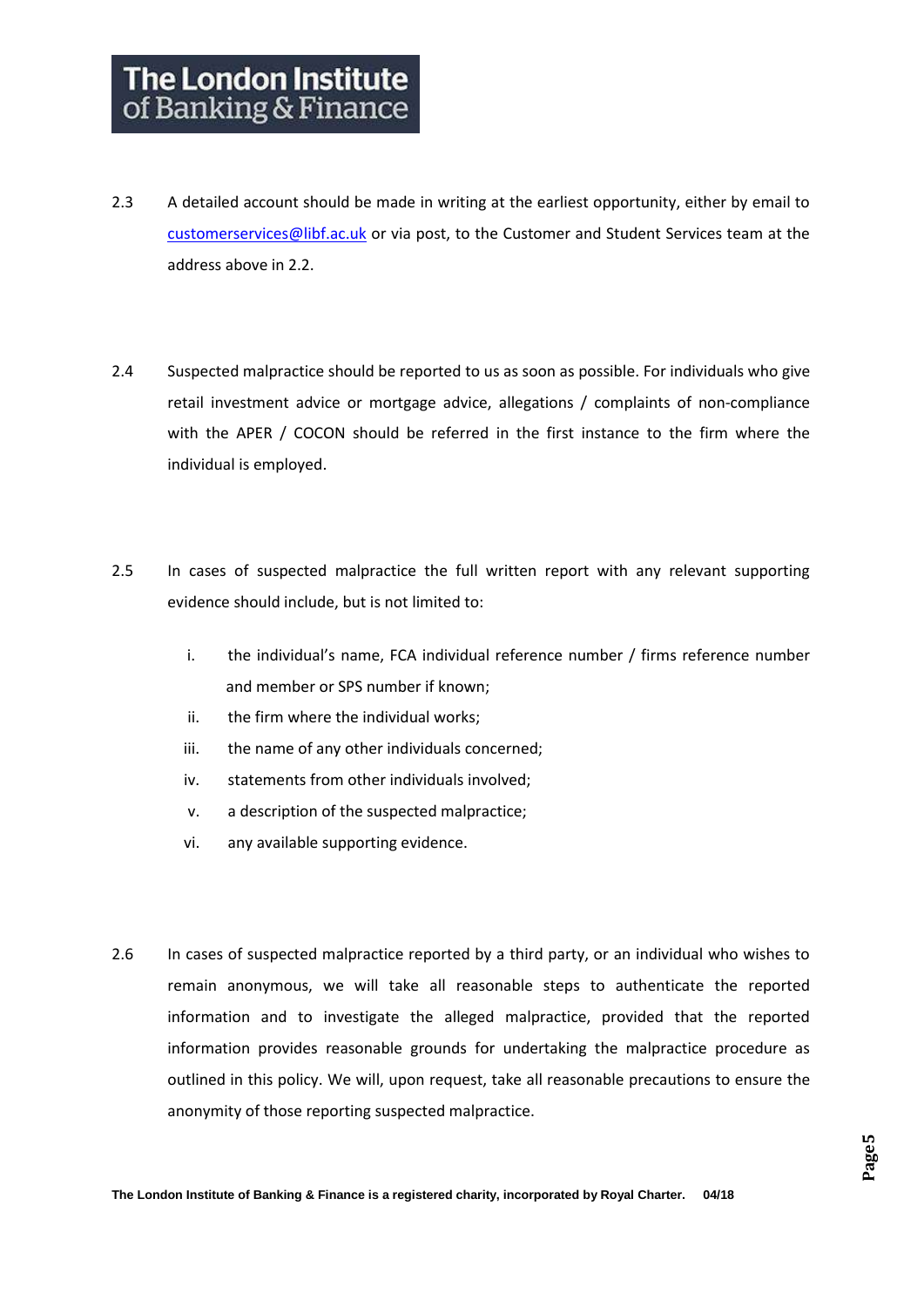- 2.7 We reserve the right not to investigate cases where reported information does not provide reasonable grounds or sufficient evidence on which to base further investigation.
- 2.8 We reserve the right not to follow the processes in this document and to withdraw an SPS / CPA / Chartered Designation / CeMAP Pro status immediately, in the following instances:
	- i. Notification received directly from an individual's employer / network, provided this contains sufficient information to satisfy us that the individual should no longer hold Professional Services with us. We will notify the individual / firm and the FCA when an SPS has been withdrawn with immediate effect. The right to appeal against this decision is available through the Appeals process contained in this policy.
	- ii. Notification received directly from a Relevant Authorised Person(s) firm. No appeal can be made to us about this decision.
	- iii. Cases of malpractice reported to us directly by the FCA will be acted upon immediately. These may result in the immediate withdrawal of an individual's SPS / CPA / Chartered status / CeMAP® Pro. We will confirm to the individual / firm and the FCA that an SPS / CPA has been withdrawn with immediate effect. No appeal can be made to us about this decision.
- 2.9 We will also investigate cases of potential or suspected malpractice when these have been discovered via internal administration, audit or quality assurance procedures.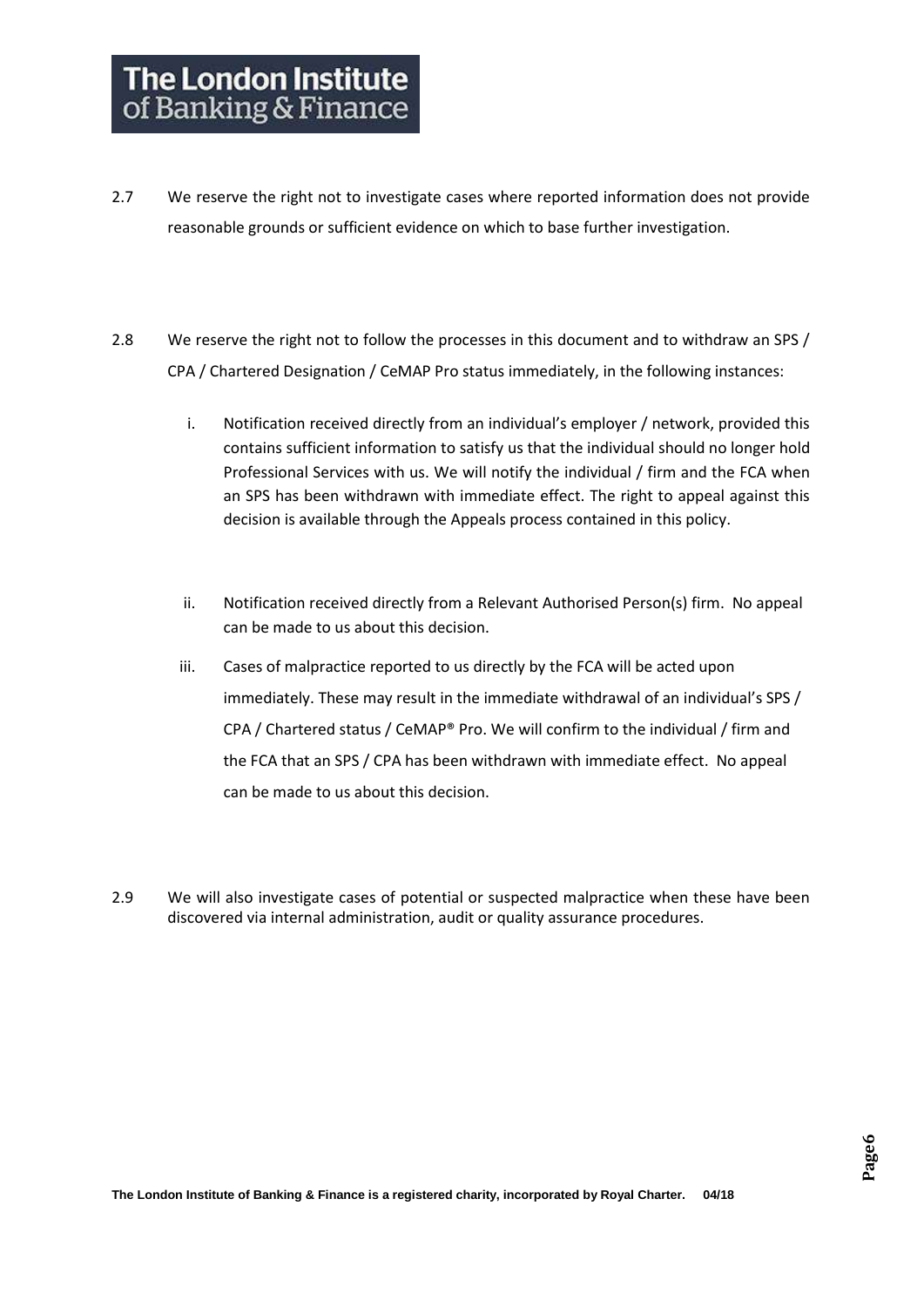**Section C - Our procedures for dealing with suspected cases of malpractice (misconduct).**

3.1 We will investigate all cases following the process shown below, where it deems there are reasonable grounds for investigation to establish whether malpractice has occurred. We will promptly take all reasonable steps to address any malpractice, or to mitigate any adverse effect as far as possible, and correct it.



3.2 We will acknowledge the person reporting the suspected case of malpractice within five working days of the initial communication. Where there are grounds for an investigation, a full report containing the detail of the suspected malpractice will then be completed within an agreed time frame. All parties involved in the case, including the individual / organisation suspected of committing malpractice, will then be contacted by us within ten working days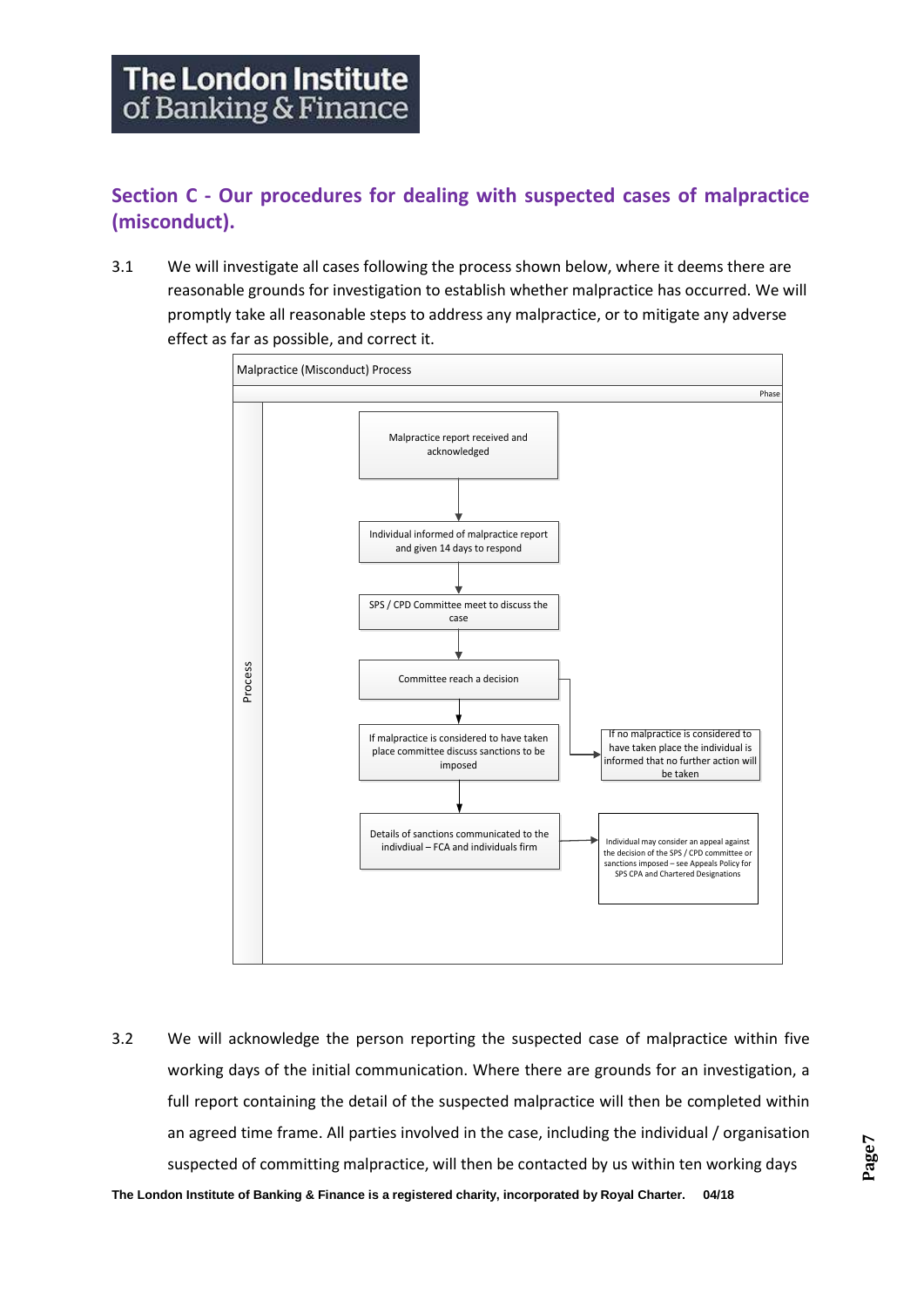of the completion of the full report. We may also contact other individuals who may be able to provide evidence relevant to the case.

- 3.3 The individual suspected of malpractice will be informed, by email, of the following:
	- i. the grounds for an investigation;
	- ii. details of all relevant information and dates, where known, and timescales for the investigation;
	- iii. that if malpractice is considered proven by the SPS / CPD Committee, then sanctions may be imposed reflecting the seriousness of the case;
	- iv. grounds for a right to appeal; and
	- v. we have a duty to inform the relevant authorities / regulators.
- 3.4 Individuals have a right to provide a personal written / email response with any supporting documentation to help substantiate the response, if applicable, relating to the suspected malpractice. This must be received by us within 14 calendar days of the date of the letter advising that a malpractice hearing will take place. We will not accept information which could reasonably have been made available to us prior to commencement of the malpractice process.
- 3.5 Where more than one individual is contacted regarding a case of suspected malpractice, we will contact each individual separately.
- 3.6 Individual(s) under investigation and those making the allegation, except our employees, are not entitled to be present at meetings of the SPS / CPD Committee.
- 3.7 The SPS / CPD Committee will comprise a minimum of five members, at least one of whom will not be a member of our Business Development directorate / team.
- 3.8 The Committee reserves the right to request further information relating to the case. This may include referring the matter to our Malpractice Committee; the individuals' employer and / or the FCA.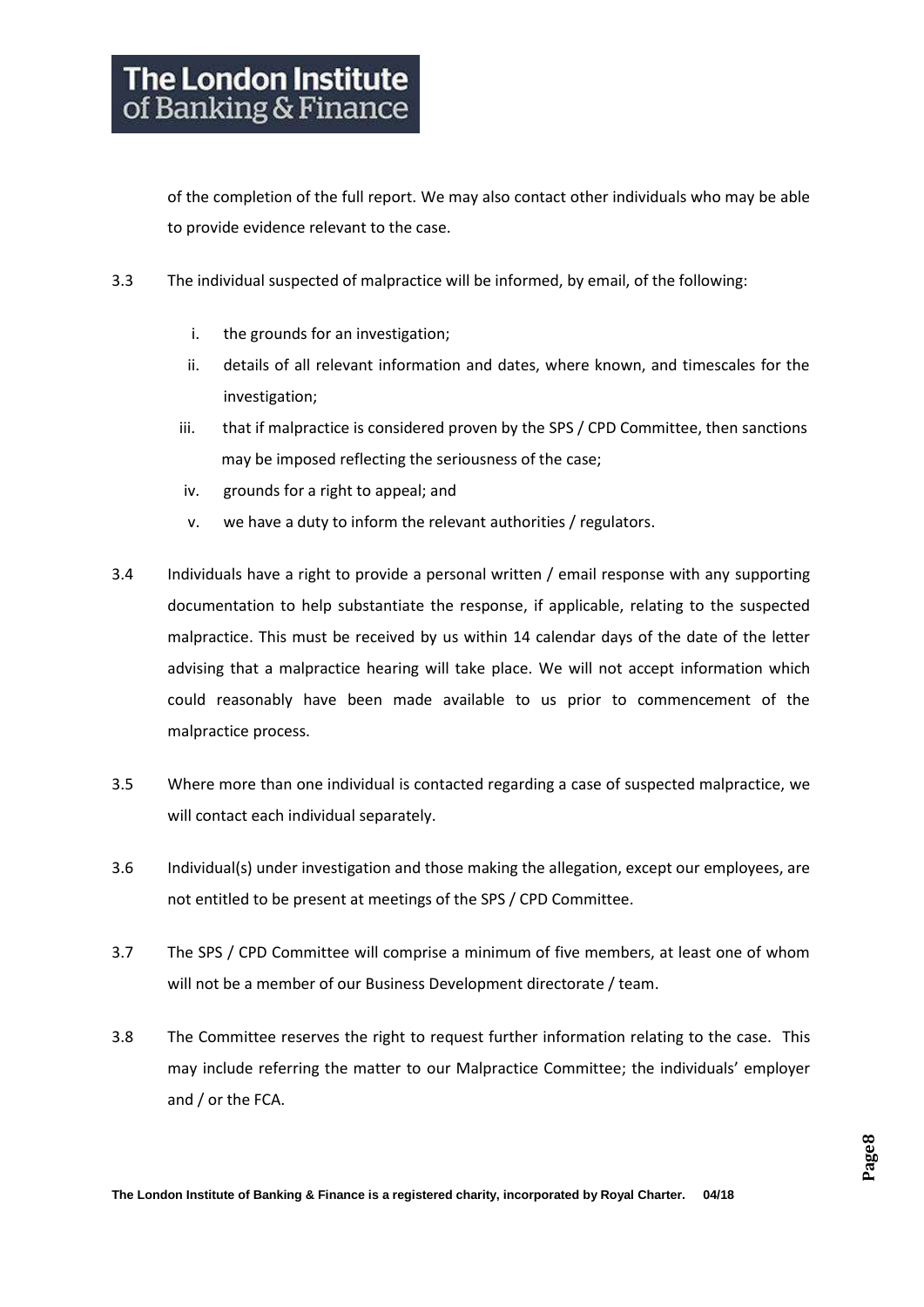3.9 The Committee has 25 working days from receipt of the report pertaining to the incident to determine the outcome of the case. However, if a delay is expected the parties concerned will be informed as early as possible of the reason for the delay. The Committee will determine the outcome based upon all the evidence available to it at the time, including any personal written response that has been received.

#### **Section D - Outcomes and resolution**

- 4.1 Once the SPS / CPD Committee have determined the outcome, it will inform the individual(s) concerned within two working days of the decision.
- 4.2 If, in the view of the Committee, malpractice (misconduct) has taken place, the individual(s) concerned will be informed of the outcome, with details of the committee's findings and what sanctions, if any, are to be applied. In the case of SPS holders - the individuals firm and the FCA would also be notified of the Committee's findings.
- 4.3 If, in the view of the Committee, there is no malpractice case to answer, the individual(s), their firm or the informant will be informed in writing and no sanction will be applied.
- 4.5 The individual has a right to appeal, except in certain circumstances, against a malpractice (misconduct) outcome reached by us if they believe that the policy or procedure has not been followed properly or has been implemented unfairly – See page 10 onwards.
- 4.6 The Our SPS / CPD Committee is empowered to impose one or more sanctions upon individual(s) where it is considered malpractice (misconduct) has taken place. The Committee will make sure that any sanctions imposed reflect the seriousness of the act and that all similar cases are treated in an equitable, fair and unbiased manner.
- 4.7 Listed below are examples of sanctions, one or more of which may be applied to an individual who it has been considered has committed malpractice (misconduct). This list is not exhaustive and other sanctions may be applied on a case-by-case basis, as recommended by the SPS / CPD Committee. No refunds will be made for fees paid for a service / product which is withdrawn as a result of sanctions approved by the Committee.
	- i. Reprimand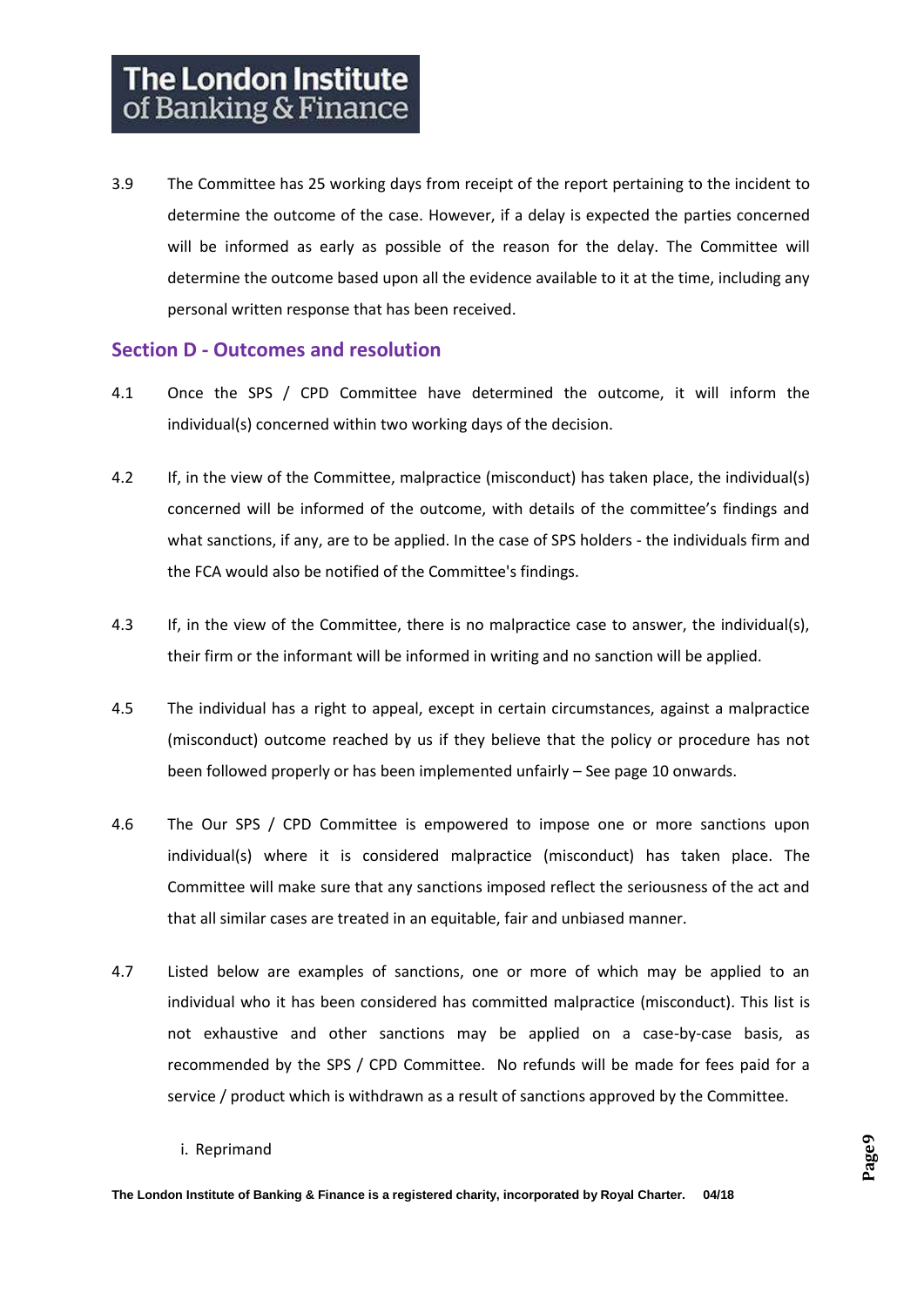# **The London Institute** of Banking & Finance

- ii. Expulsion from Chartered / CeMAP® Pro Status
- iii. Referral of the case to the individuals firm
- iv. Referral of the case to the FCA (SPS holders only).
- v. Withdrawal of the SPS / CPA
- vi. Disqualification from reapplying for; Membership, Chartered designation or registering for any future London Institute of Banking & Finance service or qualification, for a stated period of time OR indefinitely.

Any or all of the sanctions deemed necessary by the SPS CPD Committee may be applied immediately or in retrospect where deemed appropriate. This means they can be put in place prior to any Appeal decision. Upon successful Appeal, services would be reinstated and all parties informed.

4.8 If an SPS, CPA, Chartered Designation or CeMAP Pro® is withdrawn, you must destroy all copies of any related Certificate / logo design and cease to use any designation letters you used after your name for these services. Access to any electronic versions through MyLIBF will no longer be available.

# **Appeals**

## **Section E – Criteria for Appeals**

- 5.1 Appeals can only be made against final decisions made by the SPS / CPD Committee. The criteria under which an appeal may be submitted to us are as follows:
	- i) The policy or procedure for the decision reached was not followed correctly or applied fairly by us.
	- ii) New and relevant information or evidence that could not have been brought to our attention at the time the decision was made, has become available.
- 5.2 An appeal cannot be made against the requirements set by the FCA for the issuing and retention of an SPS or where the FCA or Relevant Authorised Person (RAP) firm has instructed us that an individual is no longer eligible for an SPS.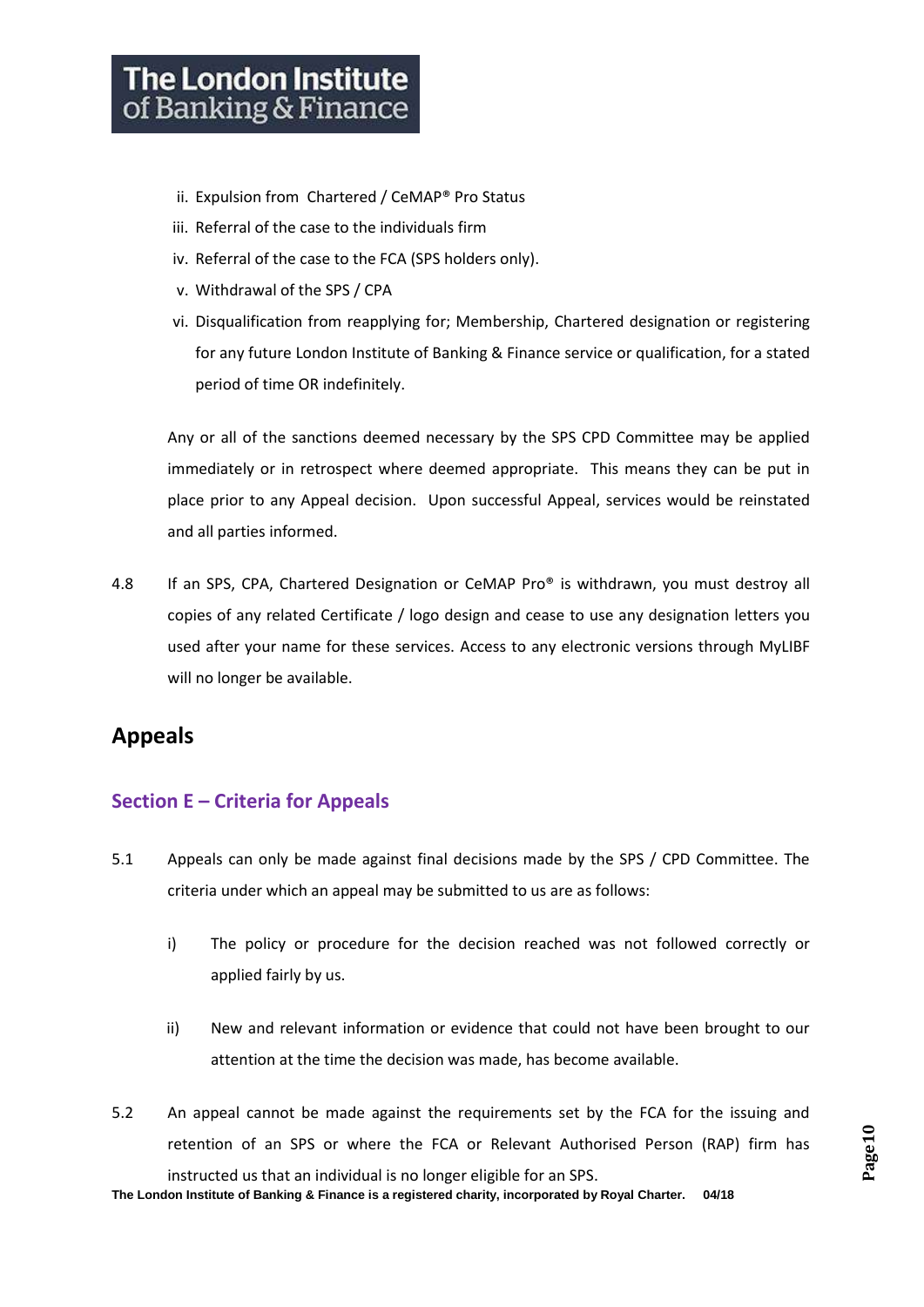#### **Section F - Making an appeal**

- 6.1 An appeal application must be submitted to us within 15 working days of our communication advising the outcome of the malpractice (misconduct) decision made by the SPS / CPD Committee.
- 6.2 The appeals application form, available on request from our customer services team, supporting evidence and fee should be submitted to us at:

The London Institute of Banking & Finance Administrative Centre 4–9 Burgate Lane **Canterbury** Kent CT1 2XJ **T:** +44 (0)1227 818609 **E**: [customerservices@libf.ac.uk](mailto:customerservices@libf.ac.uk)

- 6.3 The appeal must clearly state the criteria that constitute the grounds for the appeal being made.
- 6.4 There are two stages to our appeal process:
	- i. Stage one the Complaints and Appeals Review Group will investigate the appeal. Should you be unhappy with the outcome of the stage one appeal, a second appeal stage is available.
	- ii. Stage two the case will be reviewed by the Operating Committee.
- 6.5 The stage one appeal process must be completed before the stage two appeal.
- 6.6 Each appeal stage has an associated fee. (See "Appeals" under the Regulatory section page 2 - o[f our additional fees policy](http://www.libf.ac.uk/docs/default-source/financial-capability/teacher-exam-officer-information/additional-fees.pdf?sfvrsn=2) for current rates).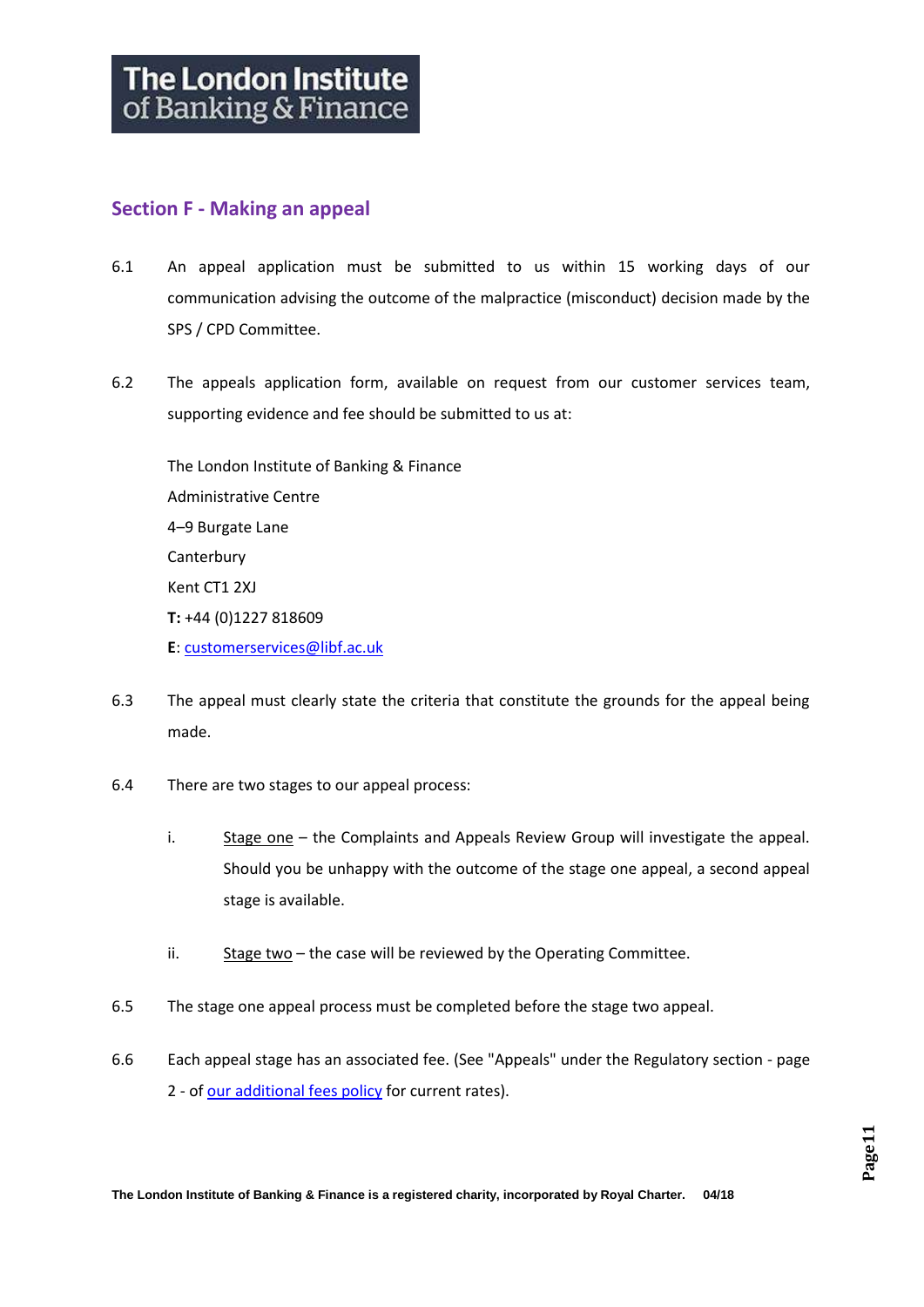- 6.7 To make sure we deal with the appeal as quickly and smoothly as possible , the following points must be noted; if these requirements are not followed we reserve the right not to process the application:
	- i. An appeals application form must be submitted within the timescales set out in Section 6.1. No applications will be accepted after this deadline.
	- ii. The appropriate fee must accompany the application form.
	- iii. We will not take responsibility for seeking evidence beyond that supplied by the individual making an application for an appeal. All supporting evidence must be supplied with the application form.
	- iv. We will not accept evidence that could reasonably have been made available to us prior to commencement of the malpractice and appeals process.
- 6.8 Following the completion of the appeals process one of the following outcomes will apply:
	- An appeal is upheld (in part or in full). Where appropriate, some form of action is taken.
	- An appeal is not upheld. Reasons for this decision will be clearly given. You may either choose to take no further action or to take the complaint for external referral.
- 6.9 Upon appeal and throughout the appeals process you cannot have legal representation. You are able to take legal advice should you deem this necessary. You will need to meet all costs associated with such an instruction, irrespective of the result of any appeal.
- 6.10 You may be invited by us to appear in person at any stage of the appeal process and you may also request to do so; however, we are under no obligation to accede to such a request.
- 6.11 All the information submitted during the appeals process is treated as confidential.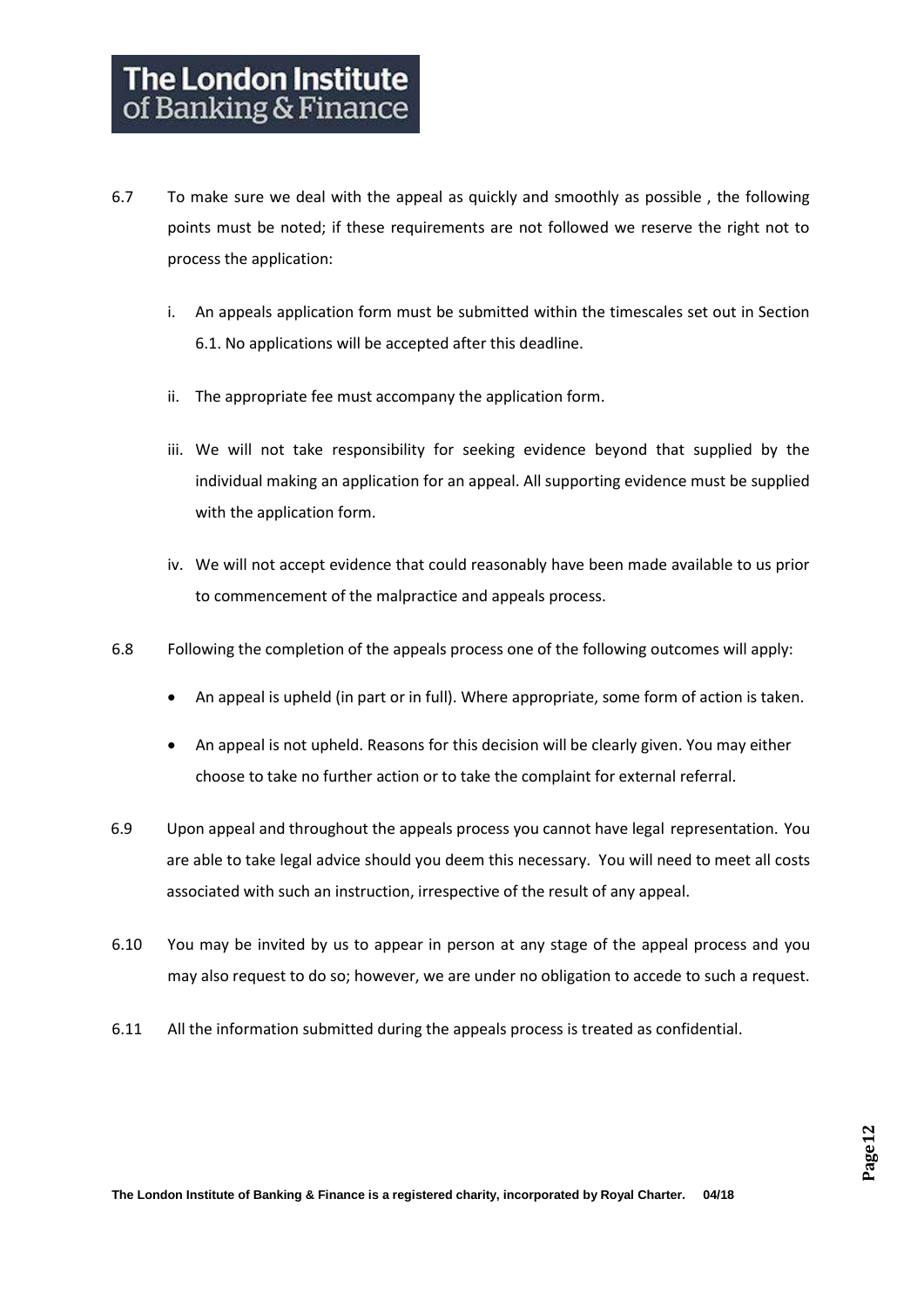### **Section G – Stage one appeal**

- 7.1 If the appeal does not meet the criteria then it will be rejected and will not enter the appeals process. If an appeal application is rejected by us*,* the appeals application form and fee will be returned to the applicant, and the applicant will be given the reason for the rejection of the appeal.
- 7.2 We will acknowledge receipt of an accepted appeals application form within five working days. You will be informed of the time period within which the appeal will be considered.
- 7.3 Accepted appeal applications will be considered by our Complaints and Appeals Review Group, which will be compiled of members with no previous involvement in the decision being appealed.
- 7.4 The Complaint and Appeals Review Group will investigate the appeal, including the policy and procedures followed in reaching the original decision being appealed, and the facts upon which the decision was based. A written response will be provided outlining the issues that have been considered, the findings and the outcome of the investigation. We will keep you fully informed of progress.
- 7.5 If the stage one appeal is upheld, we will refund the fee. If the appeal is rejected but you disagree with the outcome of the stage one appeal, you are able to submit a stage two appeal but no refund for the stage one appeal will be made.

## **Section H - Stage two Appeal**

- 8.1 If, after the first appeals process, the dispute is still unresolved, you may request our Operating Committee undertake a review of the appeal. The Operating Committee will appoint an appeal panel, comprising at least three members of the Operating Committee with no previous involvement in the decision being appealed and who have had no input in the first appeal.
- **The London Institute of Banking & Finance is a registered charity, incorporated by Royal Charter. 04/18** 8.2 A stage two appeal review must be requested and received by us, within ten working days of the date of the letter / email advising the outcome of the first appeal. You should formally